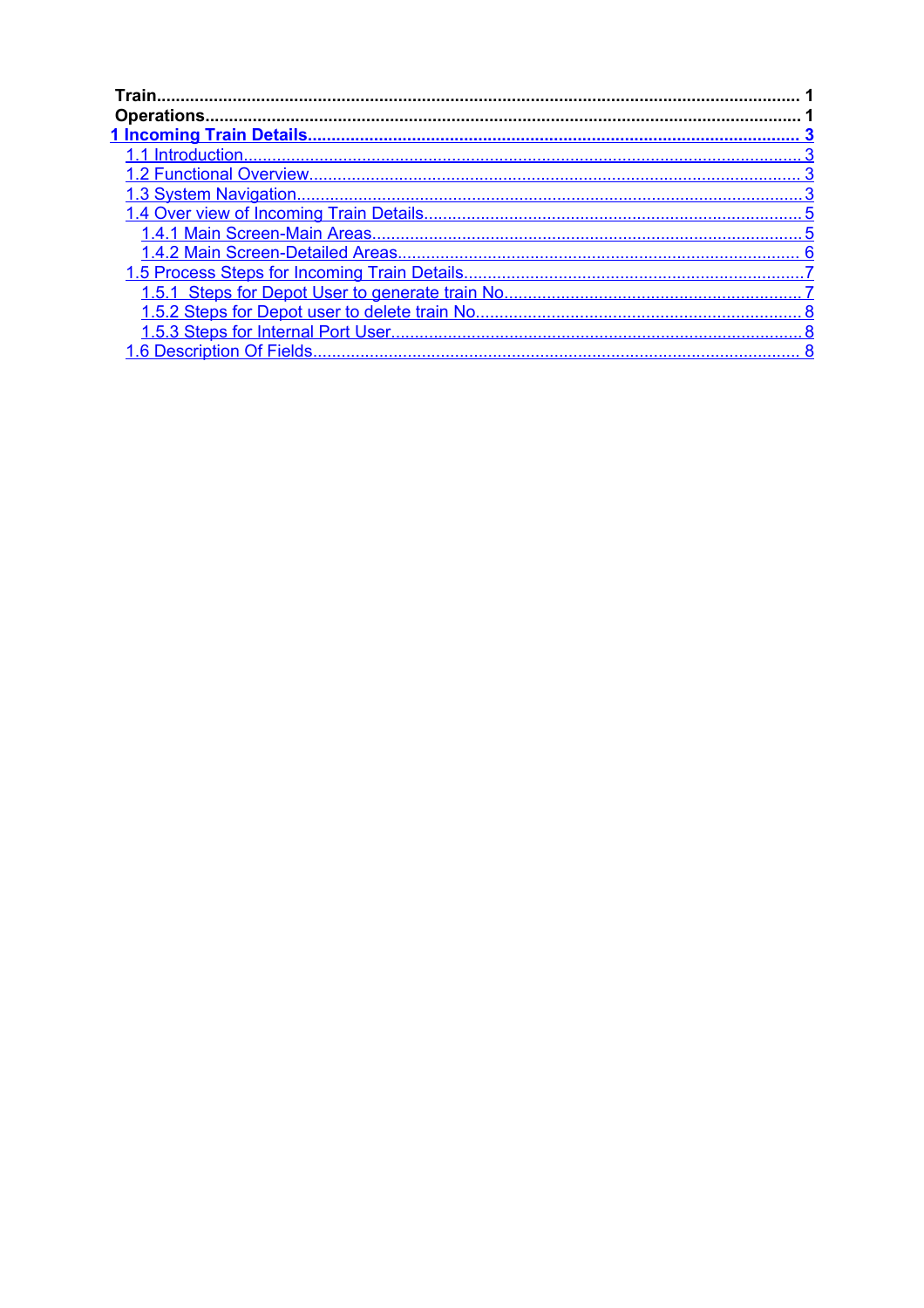# <span id="page-2-0"></span>**1 Incoming Train Details**

## <span id="page-2-3"></span>**1.1 Introduction**

This function is used to define a train number by manifesting some export containers. For this function container entry mode should be "T".

First the forwarder agent manifests the containers to the train by entering track no and Expected time of arrival (ETA) and expected time of departure (ETD). Once all the details are captured, a train number is generated.

Port user enters the train No that was generated by Forwarder agent and he marks Actual Time of Arrival (ATA) and Bay No.

## **1.2 Functional Overview**

- <span id="page-2-2"></span>1. Depot user will enter the track number, KTM number, ETA, ETD and the list of containers that are arriving.
- 2. On saving system generates a train number.
- 3. Format of train number must be TDYYMMNNNN YY -> Year; MM -> Month; NNNN -> 4 digits running number
- 4. Internal user can then enter the train number to modify incoming train details.
- 5. He enters Bay no and marks ATA and ATD using this screen.

## <span id="page-2-1"></span>**1.3 System Navigation**

This section demonstrates how to navigate up to Container Receipt Gate Out Screen. The navigation process to access Container Gate Out Screen is as follows

- 1. Click on the MACH Logon icon
- 2. Logon screen appears
- 3. Log in with proper user id and password
- 4. Main menu screen appears
- 5. Click on Container from main menu bar.
- 6. Select rail operations from drop down menu.
- 7. Select incoming train details from drop down menu.

**Navigation: - Container -> Gate Operations -> Gate out (Short Cut Key: - ALT + N, A, I)**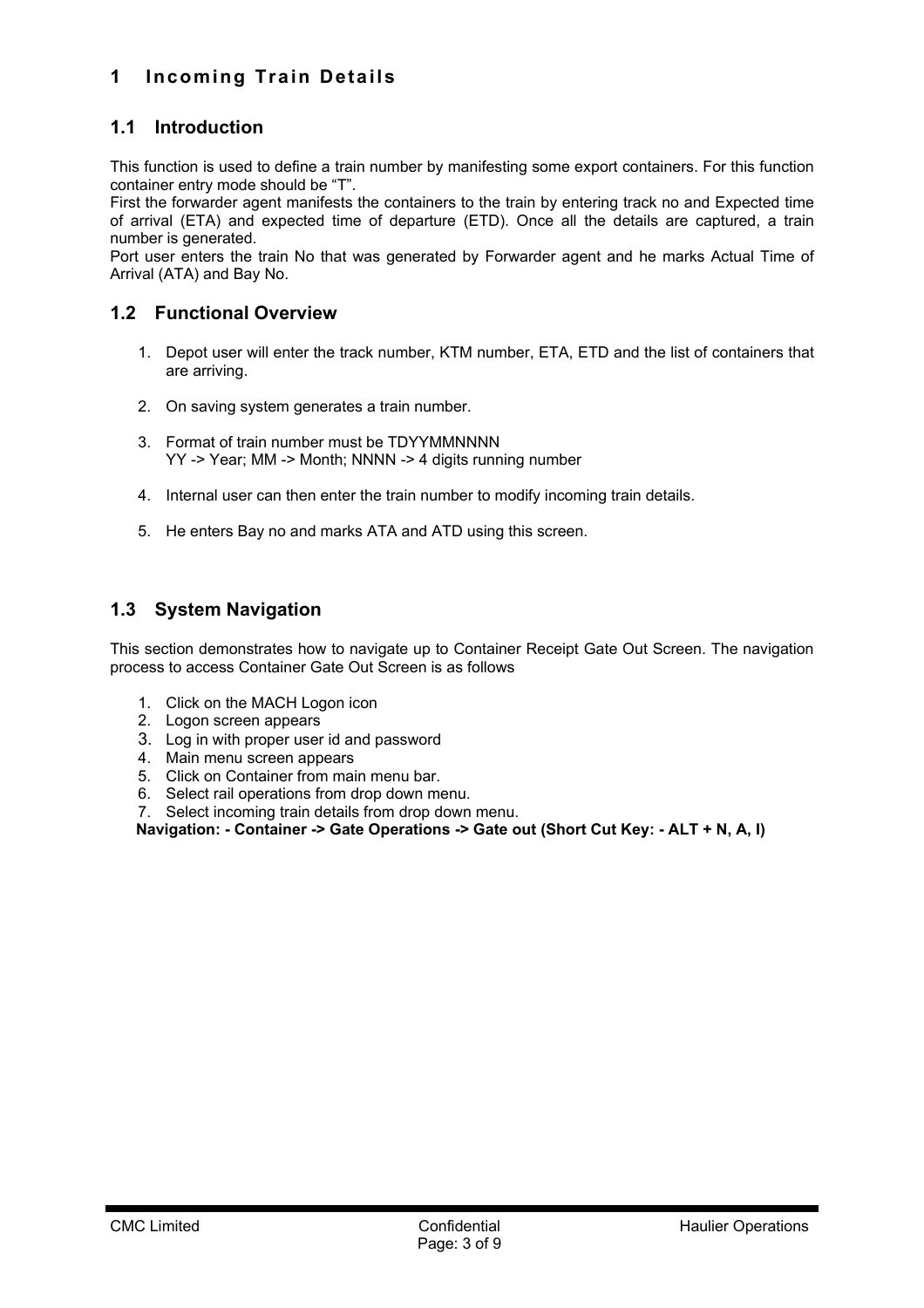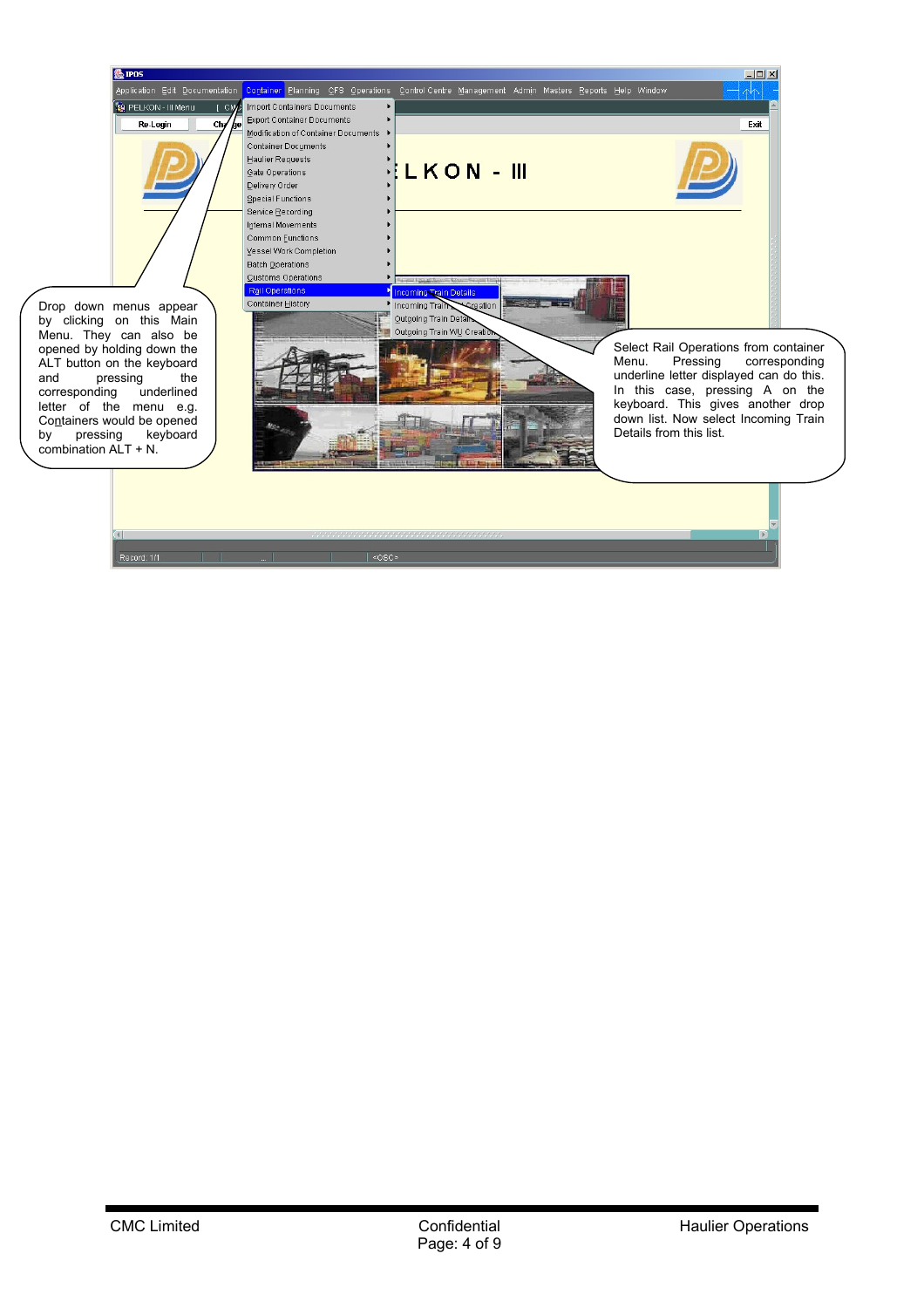# <span id="page-4-1"></span>**1.4 Over view of Incoming Train Details**

#### <span id="page-4-0"></span>1.4.1 Main Screen-Main Areas

On selecting Incoming Train Details function from the menu, the user is presented with the screen below. The main screen can be broken down into three areas:

- 1. Toolbar
- 2. Selection Criteria
- 3. Table

The areas are shown below (the blue dashed lines separate the different areas):

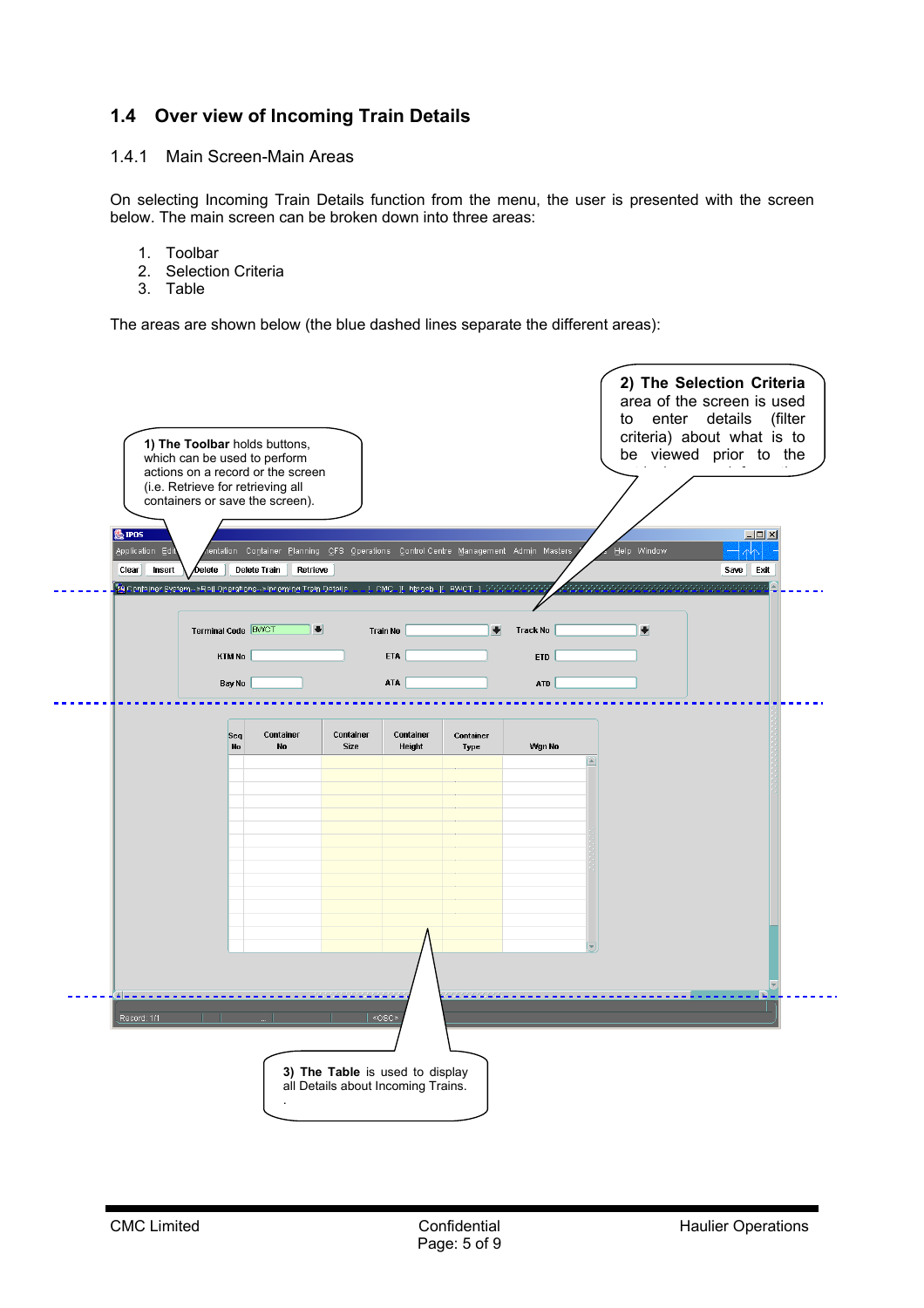#### <span id="page-5-0"></span>1.4.2 Main Screen-Detailed Areas

The Depot User uses the following screen. He enters list of containers to be received into yard and ETA, ETD. He generates Train No as shown bellow

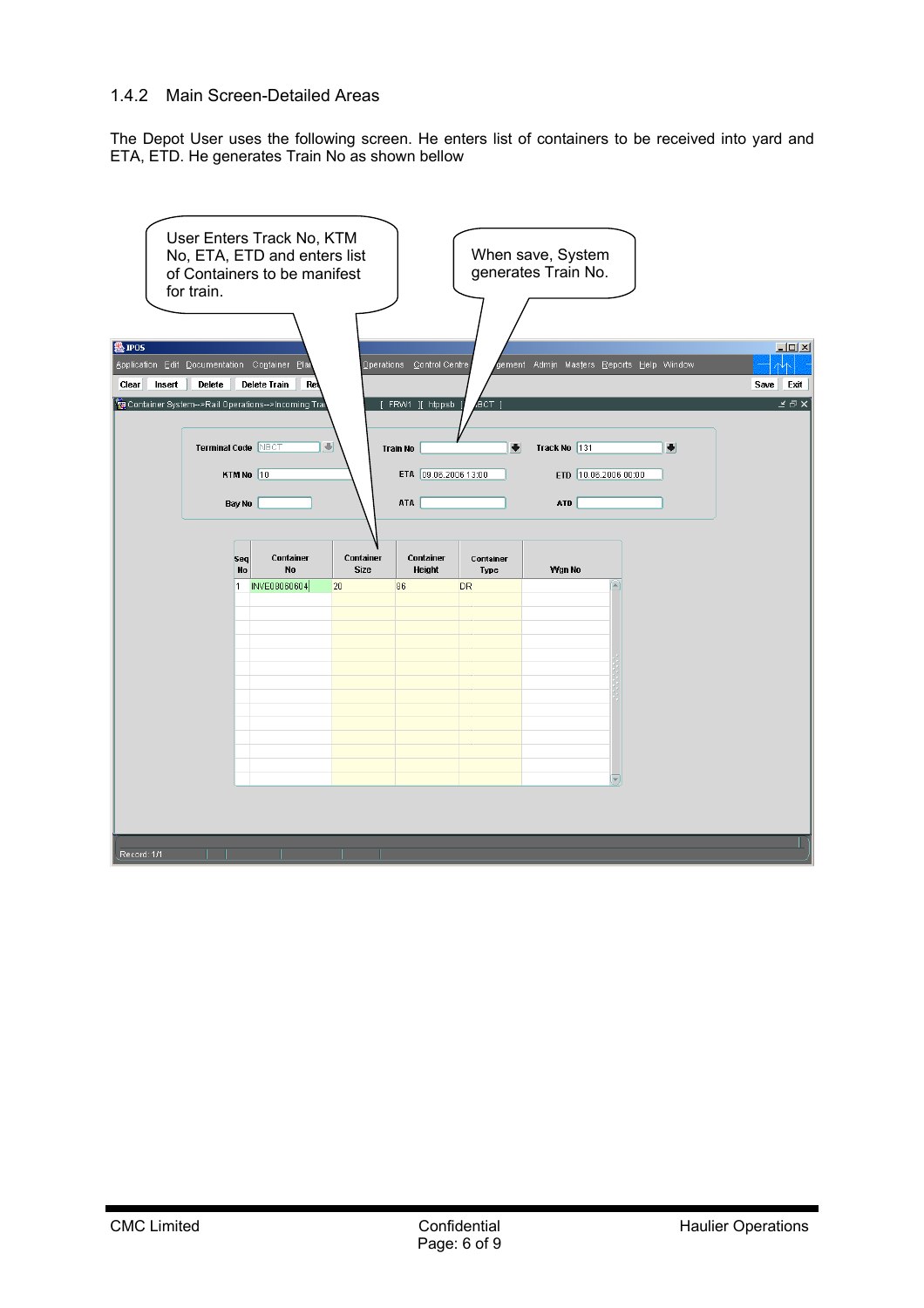Port user uses the following screen. He marks ATA and ATD for the train that was defined by Deport User previously as shown bellow.



## <span id="page-6-1"></span>**1.5 Process Steps for Incoming Train Details**

- <span id="page-6-0"></span>1.5.1 Steps for Depot User to generate train No.
	- 1) Enter **Terminal Code** if known else press Key F9 to select valid one from LOV. Then new window will open with set of rows. Select one record and click OK button.
	- 2) Enter **Track No** if known else press Key F9 to select valid one from LOV. Then new window will open with set of rows. Select one record and click OK button.
	- 3) Enter **KTM No**. This is mandatory field.
	- 4) Enter Estimated Time of Arrival (**ETA**) of Train into port.
	- 5) Enter estimated Time of Departure (**ETD**).
	- 6) Enter **Seq No**.
	- 7) Enter **container No** for which train No going to be generated.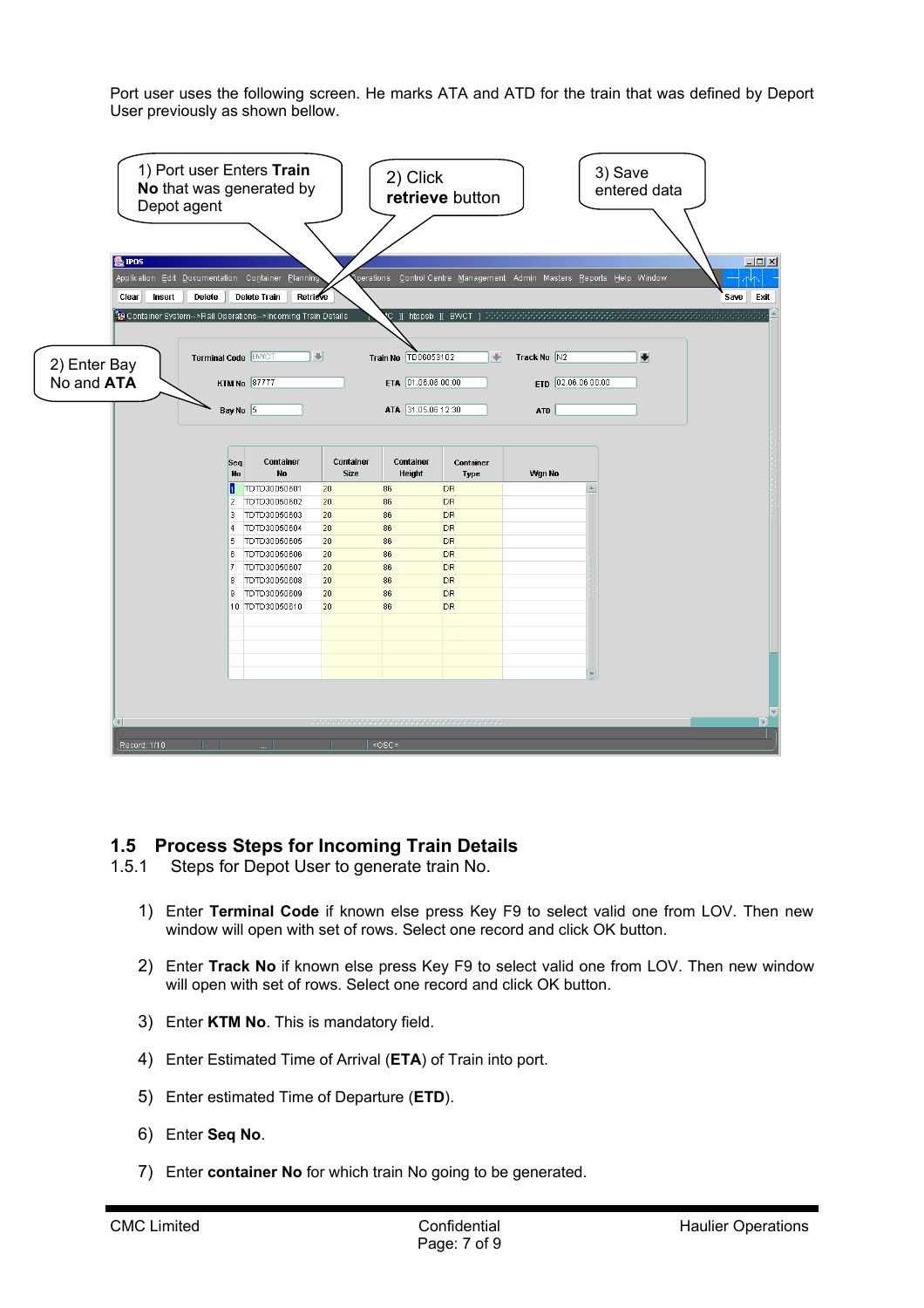- 8) Optionally enter **Wgn No**.
- <span id="page-7-2"></span>9) Click on **save** button to save entered data and to generate **Train No.**
- 1.5.2 Steps for Depot user to delete train No
	- 1) Enter **terminal code**
	- 2) Enter **train No** or select correct one form LOV
	- 3) Click on **Delete train** button, which is on tool bar.
	- 4) An confirm message "Do you want delete the train details" will be displayed.
	- 5) Select "**Yes**" option against that message.
- <span id="page-7-1"></span>1.5.3 Steps for Internal Port User
	- 1) Enter **Train No** that was generated by depot user if known else press Kay F9 to select valid one from LOV. Then a new window opens with list of values. Select one value and click OK.
	- 2) Enter **Bay No.**
	- 3) Enter Actual Time of Arrival (**ATA**)
	- 4) Enter Actual Time of Departure (**ATD**).
	- 5) Click on **Retrieve** button to retrieve list of containers manifested for entered Train No.
	- 6) Click on **Insert** button to insert another record.
	- 7) Click on **save** button to mark ATA.
	- 8) Click on **Delete** button to delete the entered record's data.

## <span id="page-7-0"></span>**1.6 Description Of Fields**

#### • **Terminal code**

Represents the terminal code for which the depot user is going to define train no. user enters this or select it from LOV.

• **Train No**

System generates train no in the format TDYYMMNNNN YY -> Year; MM -> Month; NNNN -> 4 digits running number

• **Track No**

Track No unique for terminal.

• **KTM No**

Mandatory field Depot user enters.

• **ETA**

Represents date and time at which train is expected to come into port. User enters this field.